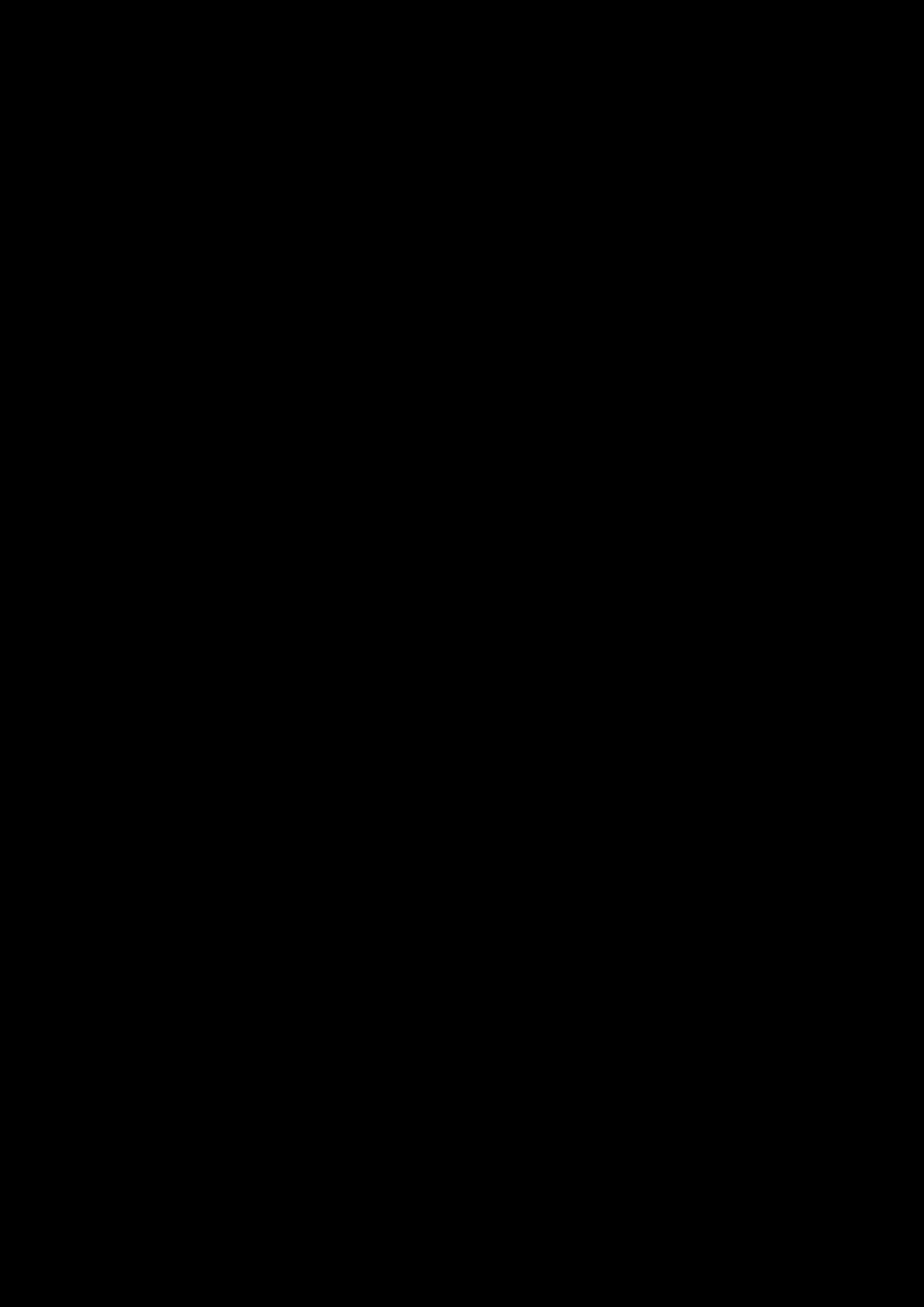

## **Recommendations to National Authorities for the Enhancement of Higher Education Learning and Teaching in the EHEA**

Prepared by the BFUG Advisory Group 2 on Learning and Teaching

In the 2018 Paris Ministerial Communiqué, Ministers announced the addition of "cooperation in innovative learning and teaching practices as another hallmark of the EHEA".

To this purpose the present recommendations for action, in order to enhance collaboration and partnership within and between the European higher education systems, are proposed to Ministers and national authorities.

The recommendations fully respect the fundamental values of the EHEA, most recently expressed in the Paris Communiqué of 24-25 May 2018 as follows: "Academic freedom and integrity, institutional autonomy, participation of learners and staff in higher education governance, and public responsibility for and of higher education form the backbone of the EHEA."

The context of the Covid-19 health crisis further underlines the importance of the Group's recommendations in several regards. Particularly relevant are those on the need for pedagogical innovation and further development of online education and open educational resources, as well as that on strengthening the link between educational research and teaching.

The recommendations summarized below are structured around the need for student-centred learning, the enhancement of teaching, and the overarching importance of national and international dialogue involving all stakeholders. These three themes are interconnected and equally important.

The recommendations also underline the crucial importance of reinforcing the Bologna tools, especially ECTS, to indicate achieved learning outcomes and their associated workload, and the other Bologna key commitments. Public authorities in charge of higher education should commit:

**1.** To make student-centred learning a reality, by:

supporting higher education institutions in their efforts to start or maintain a structured dialogue on innovation and enhancement of learning and teaching, involving students, teachers and also relevant external stakeholders. The issues addressed should include the development of curricula, learning outcomes, assessment and quality assurance, with due consideration for the skills needed to address current and future challenges of society;

promoting, within disciplinary courses, the development of soft skills, and the skills necessary for the enlightened citizen of the 21st century, in order to understand the challenges of a complex world and respect others and the environment;

exploring ways to stimulate the cross-border exchange of good practices for supporting the enhancement of quality learning and teaching, emphasizing active methods;

creating a supportive environment, both in terms of funding and regulation, that enables higher education institutions to tailor education provision to the needs of different types of learners (lifelong learners, part-time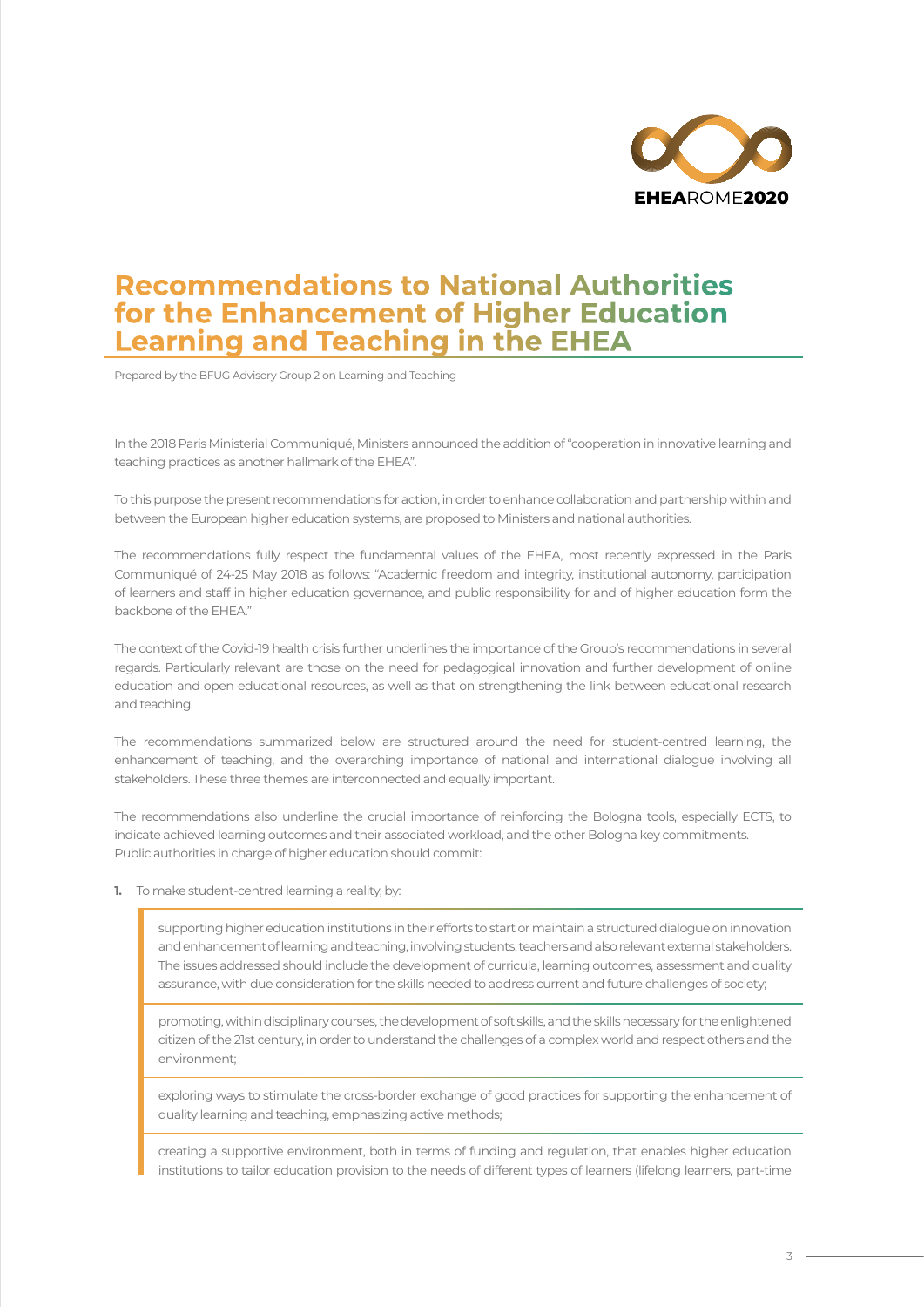learners, learners from underrepresented and disadvantaged groups), and to build a culture for equity and inclusion. This includes creating flexible learning pathways (including micro-credentials) on institutional and national levels and across the EHEA, and to explore opportunities offered by digital technologies to do so;

encouraging and supporting the development and implementation of national and institutional strategies and approaches for Open Education and the use of Open Educational Resources;

stimulating students to be mobile beyond predefined university-to-university agreements.

**2.** To foster continuous enhancement of teaching, by:

promoting the establishment of educational teams including both academics and staff responsible for helping or training them in their missions (institutional and/ or inter-institutional teams);

supporting higher education institutions in enhancing the continuous professional development (CPD) of teachers and (cross-border) exchange of good practices. Inter-institutional staff development measures and creation of cooperative national structures may be considered as ways to enhance CPD;

supporting higher education institutions in creating a sustainable and supportive environment at institutional and national levels for the transformation, especially digital, of quality teaching and learning. Such an environment should be created in collaboration with staff responsible for teaching, and include a framework with decent working conditions and a manageable teaching workload as well as attractive tenure opportunities;

assuring, in collaboration with the higher education institutions (which are expected to involve all those responsible for teaching), structural measures to assure the parity of esteem for teaching and research. If needed, academic career schemes should be revised to ensure a better recognition for teaching in academic careers;

exploring, in collaboration with the higher education institutions, ways to foster new and innovative teaching methods, with a focus on inter- and multidisciplinary approaches, research-based learning and teaching, appropriate use of learning analytics and open education, among other innovative approaches.

To strengthen higher education institutions' and systems' capacity to enhance learning and teaching, by: **3.**

including the enhancement of learning and teaching in national higher education strategies and approaches. The design and implementation of such strategies and approaches should serve as a basis for a structured and continuous dialogue with higher education institutions and other stakeholders in the learning and teaching community;

supporting the strategic development and innovation capacity of learning and teaching at both national and institutional levels, through empirical education research, projects and pilots, and the collection and use of data about education, while respecting data privacy;

exploring ways to stimulate and support cross-border exchange of good practice at national level and throughout the EHEA, for instance with platforms for exchange and cooperation;

allocating appropriate and stable funding and resources, and adopting fit for purpose regulatory frameworks when needed, in order to enable higher education institutions to develop innovative and high-quality teaching and learning environments.

The Bologna Follow-up Group, in its next work plan, is asked to support the implementation of the recommendations on learning and teaching with a view to achieving joint progress in the EHEA, and to report on the results in the framework of the 2024 Bologna Process Implementation Report.